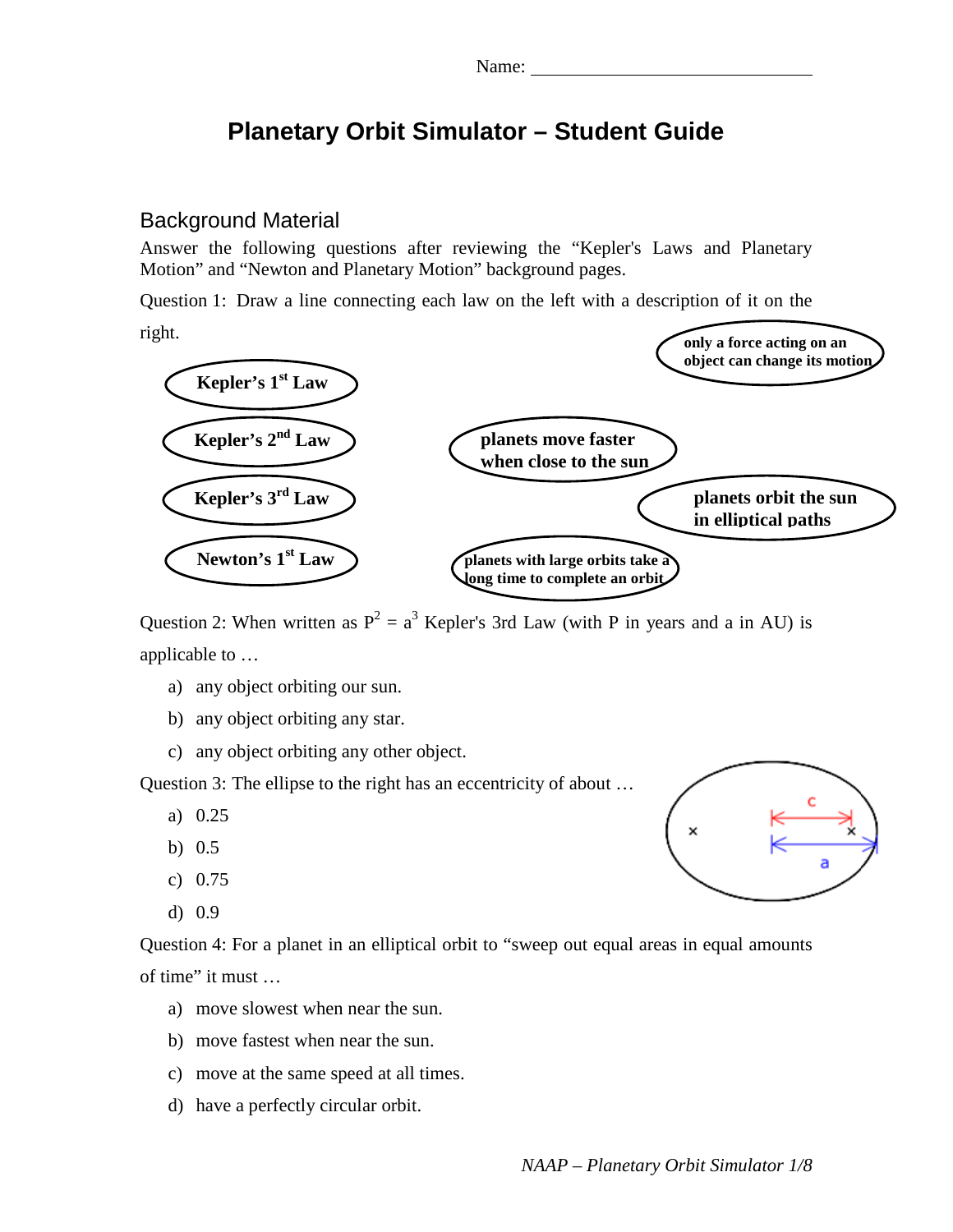Question 5: If a planet is twice as far from the sun at aphelion than at perihelion, then the strength of the gravitational force at aphelion will be \_\_\_\_\_\_\_\_\_\_\_\_ as it is at perihelion.

- a) four times as much
- b) twice as much
- c) the same
- d) one half as much
- e) one quarter as much

### Kepler's 1st Law

If you have not already done so, launch the NAAP *Planetary Orbit Simulator*.

- Open the Kepler's  $1<sup>st</sup>$  Law tab if it is not already (it's open by default).
- Enable all 5 check boxes.
- The white dot is the "simulated planet". One can click on it and drag it around.

**Tip:** You can change the value of a slider by clicking on the slider bar or by entering a number in the value box.

- Change the size of the orbit with the semimajor axis slider. Note how the background grid indicates change in scale while the displayed orbit size remains the same.
- Change the eccentricity and note how it affects the shape of the orbit.

Be aware that the ranges of several parameters are limited by practical issues that occur when creating a simulator rather than any true physical limitations. We have limited the semi-major axis to 50 AU since that covers most of the objects in which we are interested in our solar system and have limited eccentricity to 0.7 since the ellipses would be hard to fit on the screen for larger values. Note that the semi-major axis is aligned horizontally for all elliptical orbits created in this simulator, where they are randomly aligned in our solar system.

- Animate the simulated planet. You may need to increase the animation rate for very large orbits or decrease it for small ones.
- The planetary presets set the simulated planet's parameters to those like our solar system's planets. Explore these options.

Question 6: For what eccentricity is the secondary focus (which is usually empty) located at the sun? What is the shape of this orbit?

Question 7: Create an orbit with  $a = 20$  AU and  $e = 0$ . Drag the planet first to the far left of the ellipse and then to the far right. What are the values of  $r_1$  and  $r_2$  at these locations?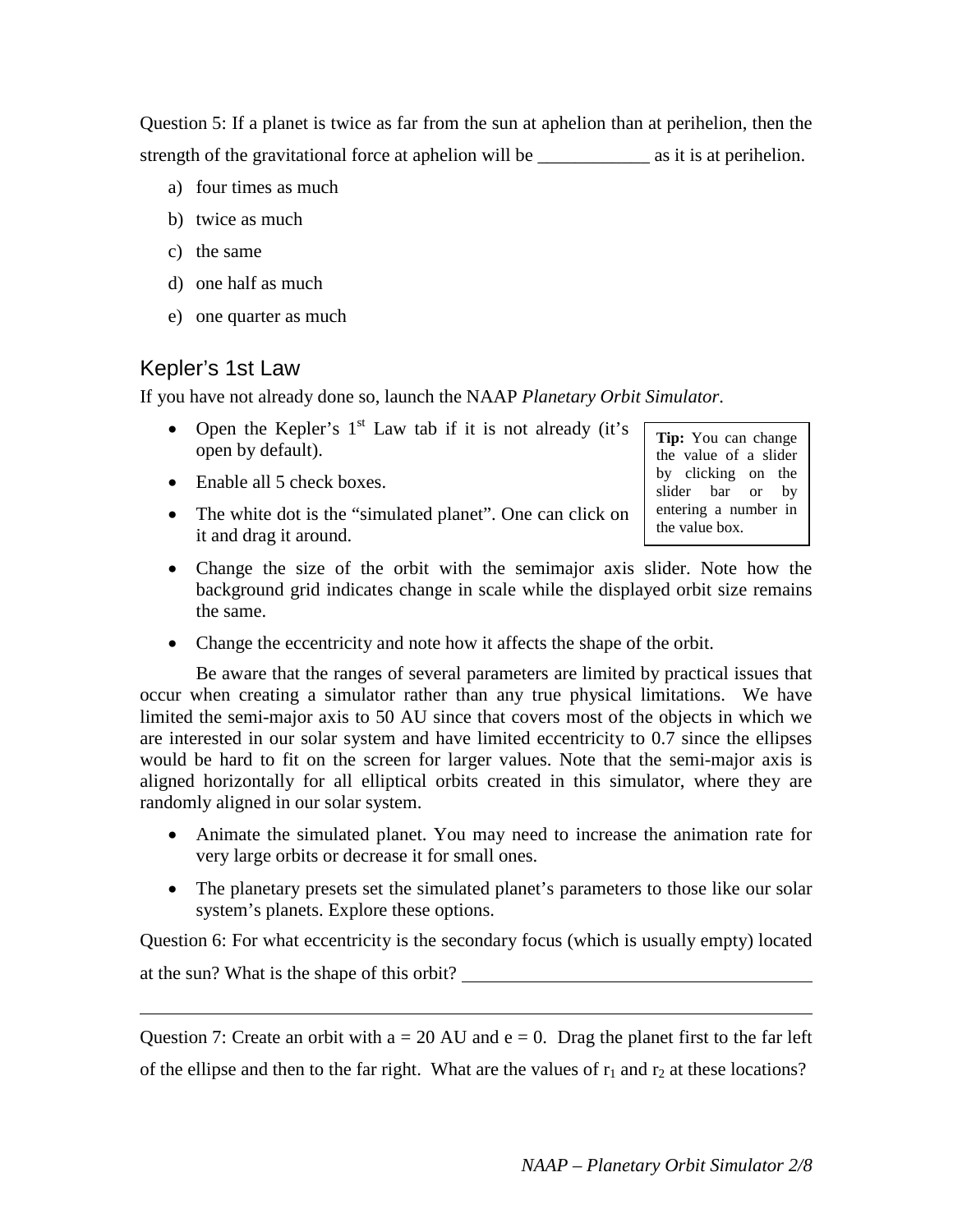|                  | $r_1(AU)$ | $r_2(AU)$ |
|------------------|-----------|-----------|
| <b>Far Left</b>  |           |           |
| <b>Far Right</b> |           |           |

Question 8: Create an orbit with  $a = 20$  AU and  $e = 0.5$ . Drag the planet first to the far left of the ellipse and then to the far right. What are the values of  $r_1$  and  $r_2$  at these locations?

|                  | $r_1(AU)$ | $r_2(AU)$ |
|------------------|-----------|-----------|
| <b>Far Left</b>  |           |           |
| <b>Far Right</b> |           |           |

Question 9: For the ellipse with  $a = 20$  AU and  $e = 0.5$ , can you find a point in the orbit where  $r_1$  and  $r_2$  are equal? Sketch the ellipse, the location of this point, and  $r_1$  and  $r_2$  in the space below.

Question 10: What is the value of the sum of  $r_1$  and  $r_2$  and how does it relate to the ellipse properties? Is this true for all ellipses?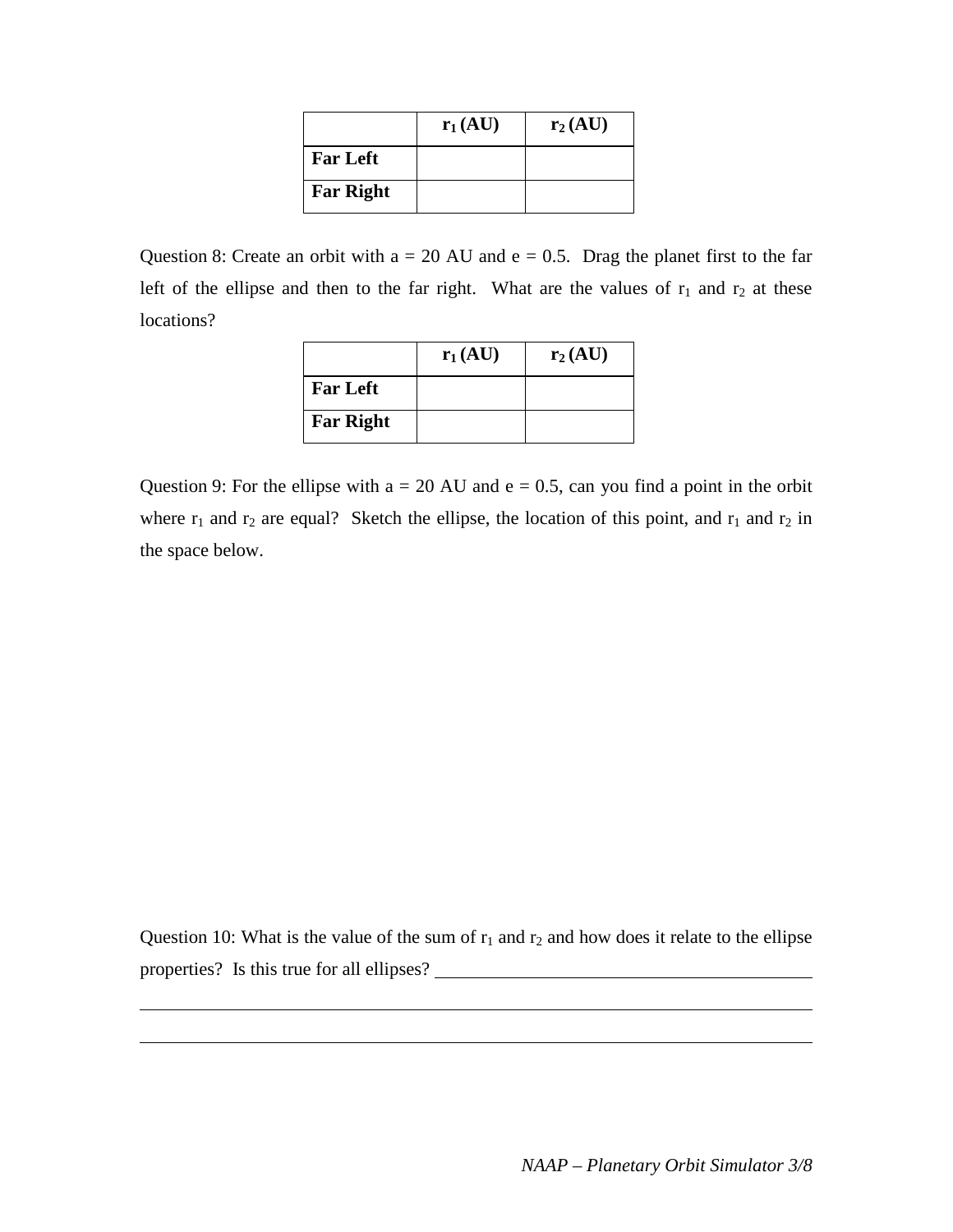Question 11: It is easy to create an ellipse using a loop of string and two thumbtacks. The string is first stretched over the thumbtacks which act as foci. The string is then pulled tight using the pencil which can then trace out the ellipse.



Assume that you wish to draw an ellipse

with a semi-major axis of  $a = 20$  cm and  $e = 0.5$ . Using what you have learned earlier in this lab, what would be the appropriate distances for a) the separation of the thumbtacks and b) the length of the string? Please fully explain how you determine these values.

#### Kepler's 2nd Law

- Use the "clear optional features" button to remove the 1st Law features.
- Open the Kepler's 2nd Law tab.
- Press the "start sweeping" button. Adjust the semimajor axis and animation rate so that the planet moves at a reasonable speed.
- Adjust the size of the sweep using the "adjust size" slider.
- Click and drag the sweep segment around. Note how the shape of the sweep segment changes, but the area does not.
- Add more sweeps. Erase all sweeps with the "erase sweeps" button.
- The "sweep continuously" check box will cause sweeps to be created continuously when sweeping. Test this option.

Question 12: Erase all sweeps and create an ellipse with  $a = 1$  AU and  $e = 0$ . Set the fractional sweep size to one-twelfth of the period. Drag the sweep segment around. Does its size or shape change?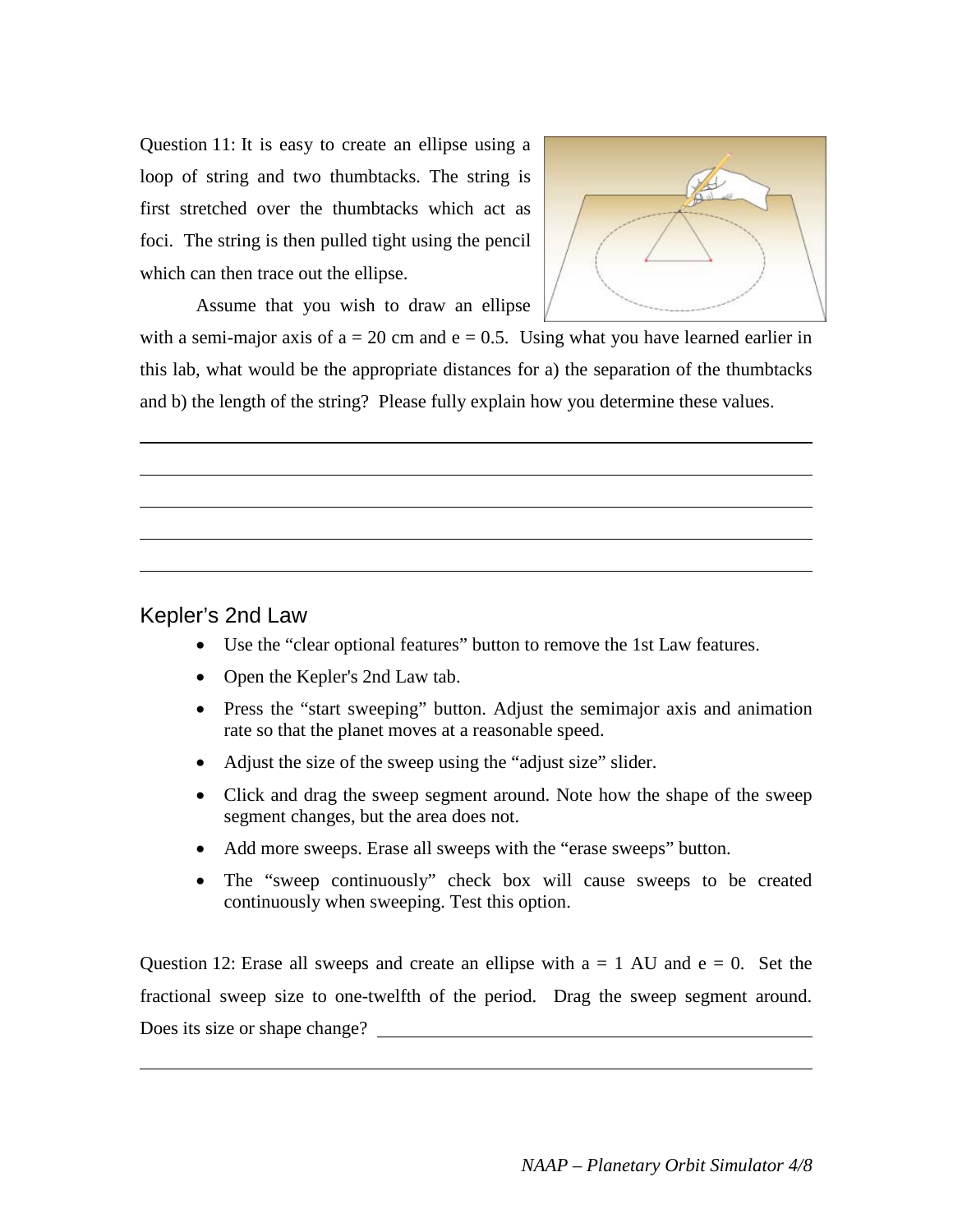Question 13: Leave the semi-major axis at  $a = 1$  AU and change the eccentricity to  $e =$ 0.5. Drag the sweep segment around and note that its size and shape change. Where is the sweep segment the "skinniest"? Where is it the "fattest"? Where is the planet when it is sweeping out each of these segments? (What names do astronomers use for these positions?)

Question 14: What eccentricity in the simulator gives the greatest variation of sweep segment shape?

Question 15: Halley's comet has a semimajor axis of about 18.5 AU, a period of 76 years, and an eccentricity of about 0.97 (so Halley's orbit cannot be shown in this simulator.) The orbit of Halley's Comet, the Earth's Orbit, and the Sun are shown in the diagram below (not exactly to scale). Based upon what you know about Kepler's  $2<sup>nd</sup>$ Law, explain why we can only see the comet for about 6 months every orbit (76 years)?

 $\bigoplus$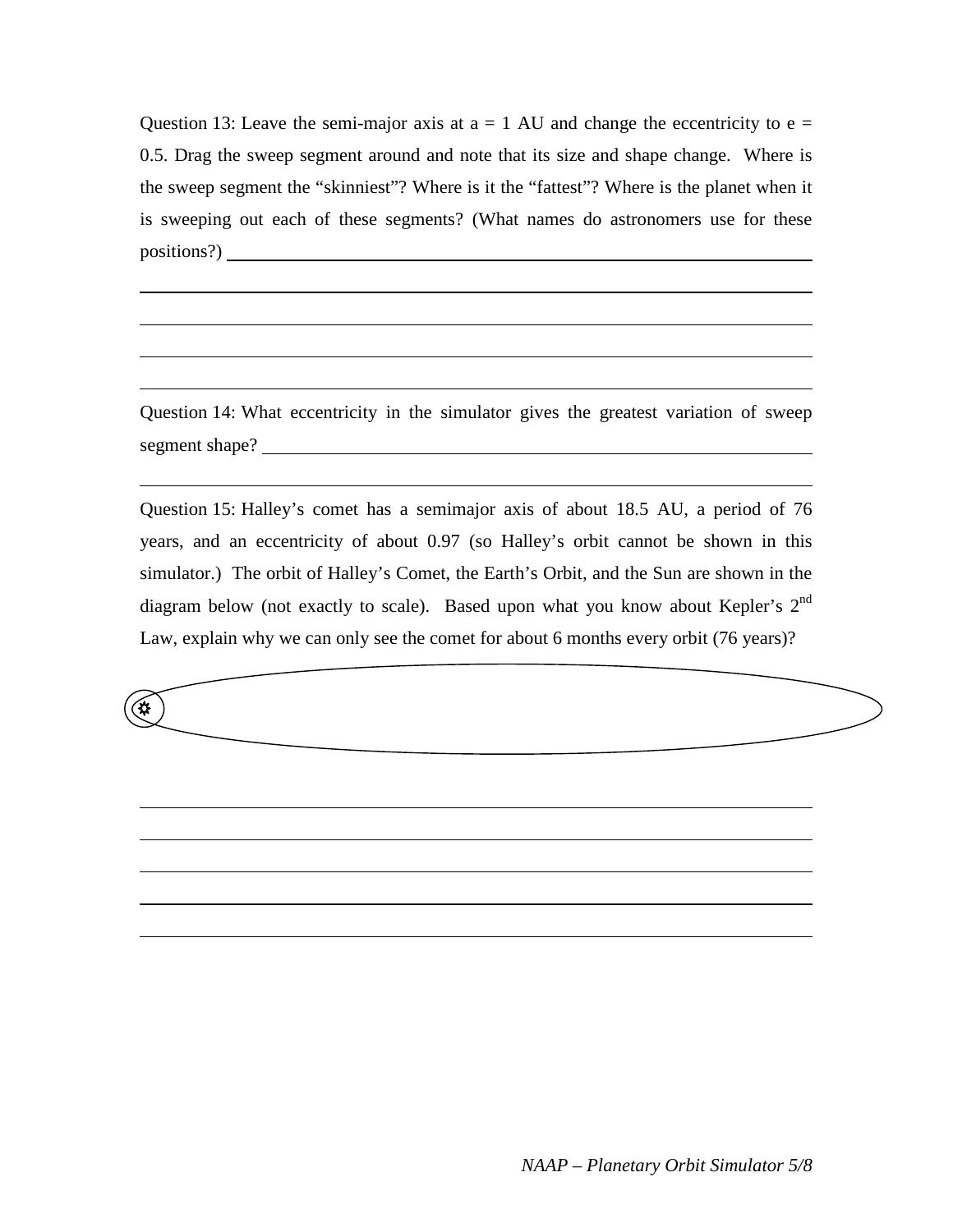## Kepler's 3rd Law

- Use the "clear optional features" button to remove the 2nd Law features.
- Open the Kepler's 3rd Law tab.

Question 16: Use the simulator to complete the table below.

| Object      | P (years) | a (AU) | e    | a |
|-------------|-----------|--------|------|---|
| Earth       |           | 1.00   |      |   |
| <b>Mars</b> |           | 1.52   |      |   |
| Ceres       |           | 2.77   | 0.08 |   |
| Chiron      | 50.7      |        | 0.38 |   |

Question 17: As the size of a planet's orbit increases, what happens to its period?

Question 18: Start with the Earth's orbit and change the eccentricity to 0.6. Does changing the eccentricity change the period of the planet?

### Newtonian Features

- **Important:** Use the "clear optional features" button to remove other features.
- Open the Newtonian features tab.
- Click both show vector boxes to show both the velocity and the acceleration of the planet. Observe the direction and length of the arrows. The length is proportional to the values of the vector in the plot.

Question 19: The acceleration vector is always pointing towards what object in the simulator?

Question 20: Create an ellipse with  $a = 5 AU$  and  $e = 0.5$ . For each marked location on the plot below indicate a) whether the velocity is increasing or decreasing at the point in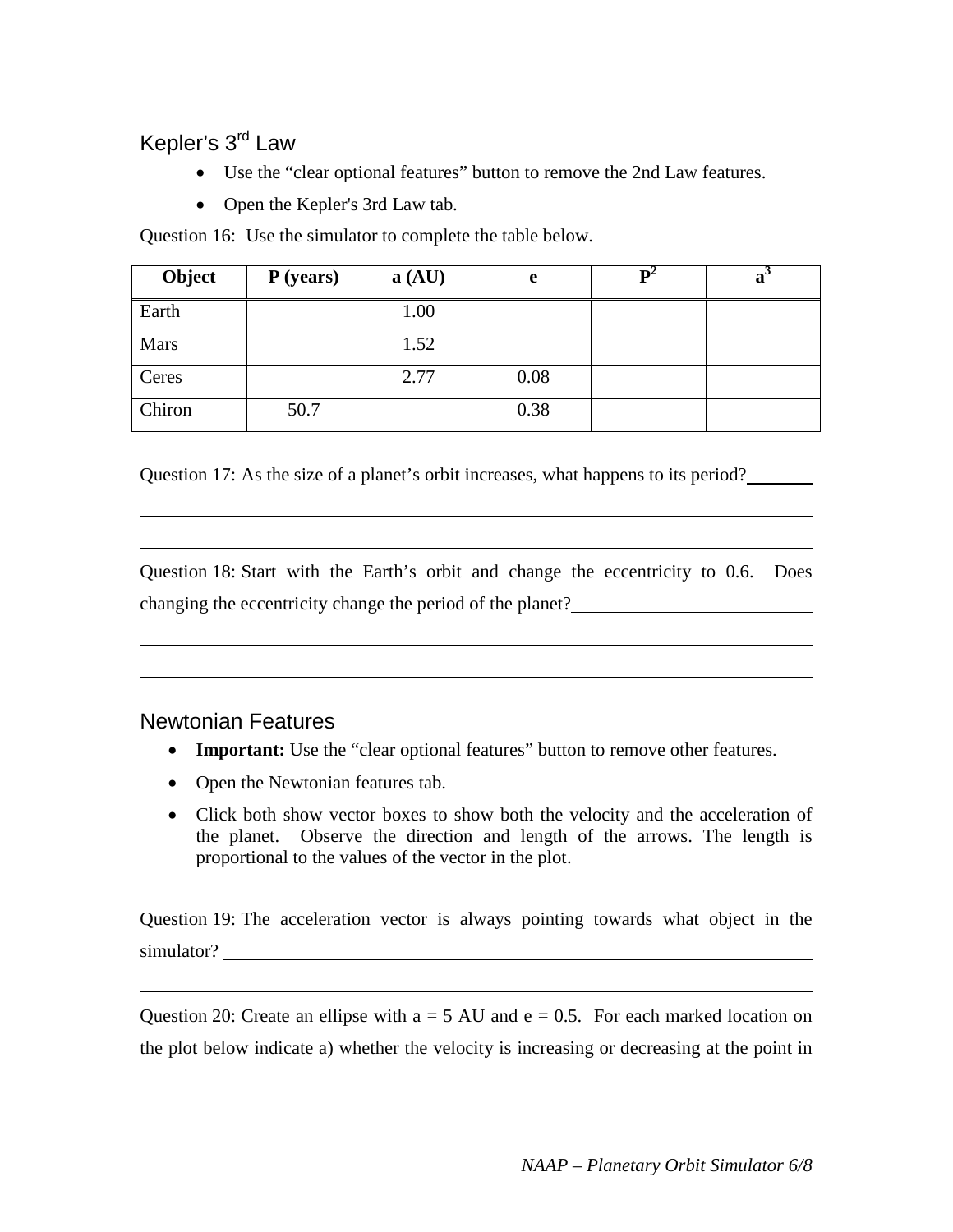the orbit (by circling the appropriate arrow) and b) the angle θ between the velocity and acceleration vectors. Note that one is completed for you.



Question 21: Where do the maximum and minimum values of velocity occur in the orbit?

Question 22: Can you describe a general rule which identifies where in the orbit velocity is increasing and where it is decreasing? What is the angle between the velocity and acceleration vectors at these times?